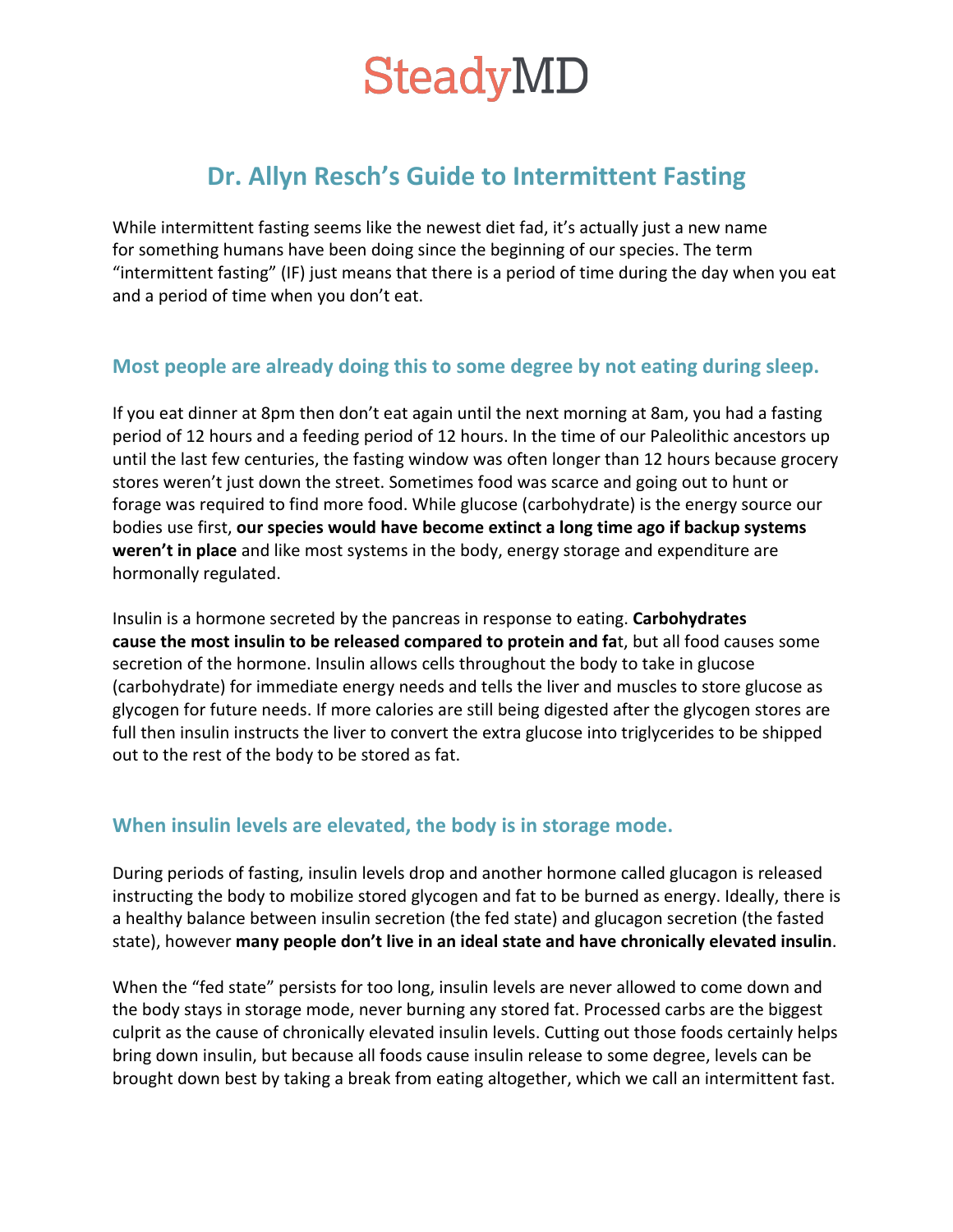# **SteadyMD**

Another hormonal benefit of IF is a boost in growth hormone (GH). We know that a fast will raise GH levels in humans and in animal models the adipocytes (fat cells) are especially sensitive to the GH surge which results in accelerated fat burning.

#### **Will I feel bad when I'm fasting?**

First of all, to start with **you should only fast for about 16 hours**, which amounts to skipping breakfast because you've already gotten credit for all of the hours since you last ate the night before. The first couple times you try it, you may be hungry but that starts to go away and a lot of people begin to feel better by waiting to eat.

The "brain fog" or crankiness from being hungry also gets better and many people find that they can avoid those feelings altogether by teaching their bodies how to use fat for energy through intermittent fasting. Hormones help out here as well and **after 20-24 hours without food, there is actually a release of adrenaline** which sharpens mental clarity and boosts energy. From an evolutionary viewpoint, this makes sense as it was the body's way to aid in the collection of more food.

### **Will IF help me lose weight?**

**Maybe.** Controlled human studies aren't available yet to adequately answer this question. Observational studies have been done where IF was compared with other diets, but the two groups did not eat the same foods or the same quantities so was the weight loss a result of when they were eating (IF) or what they were eating and how much?

We do know that improving insulin sensitivity will help weight loss and IF can be one tool used to achieve that goal.

#### **Are there other benefits to IF than potential weight loss?**

Animal studies have shown a multitude of benefits with IF, however rats aren't humans, so we cannot assume that humans will have the same positive effects. With that said, the results of animal data have shown consistently positive results including:

- Improved insulin sensitivity
- Increased growth hormone release
- Reduced oxidative stress and inflammation